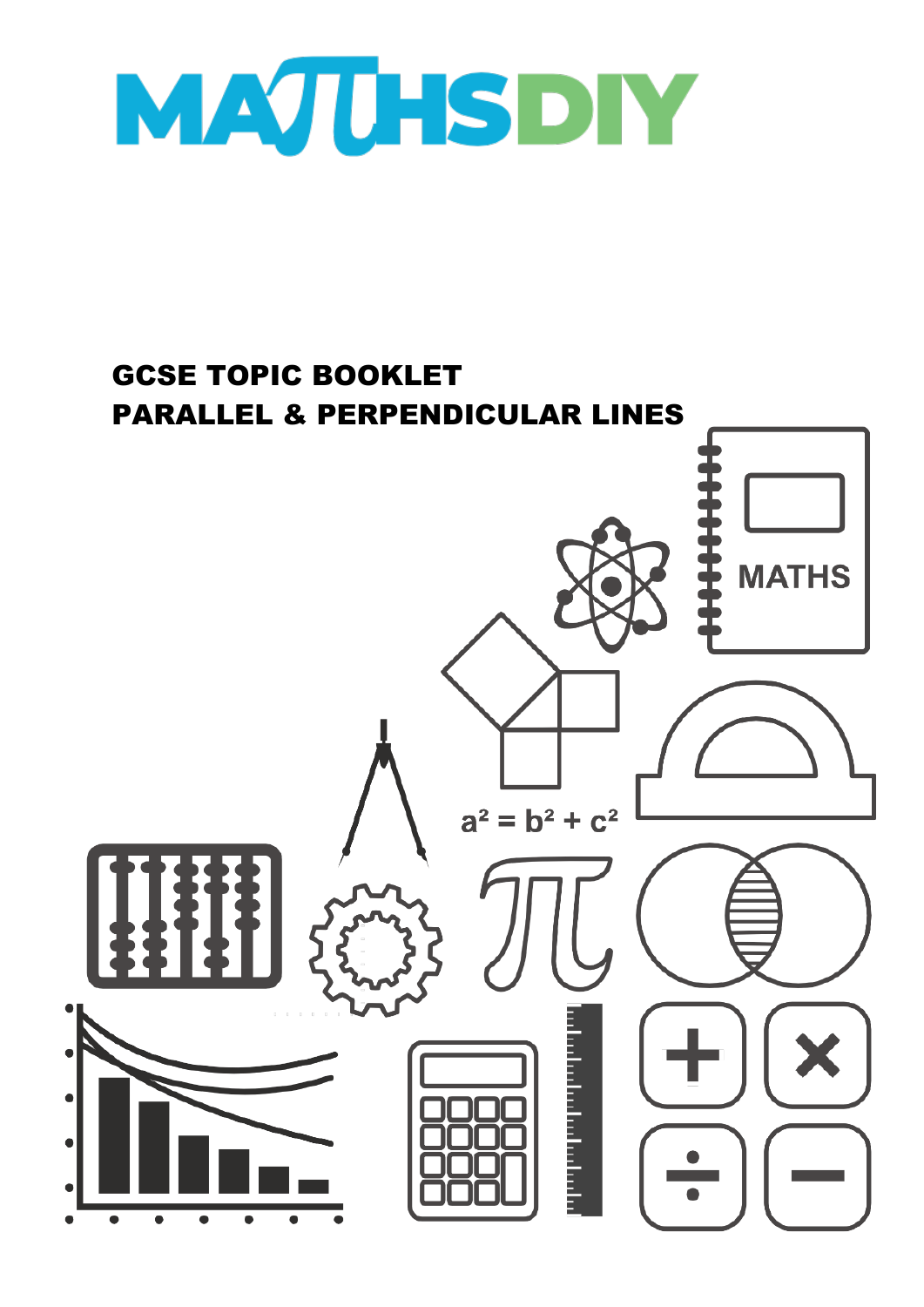



2.

1.

**MAQHSHIV** 



In the above diagram write down the line which is

- a) parallel to the line AB, manufactured and the parallel to the line AB,
- b) perpendicular to the line CE. ............................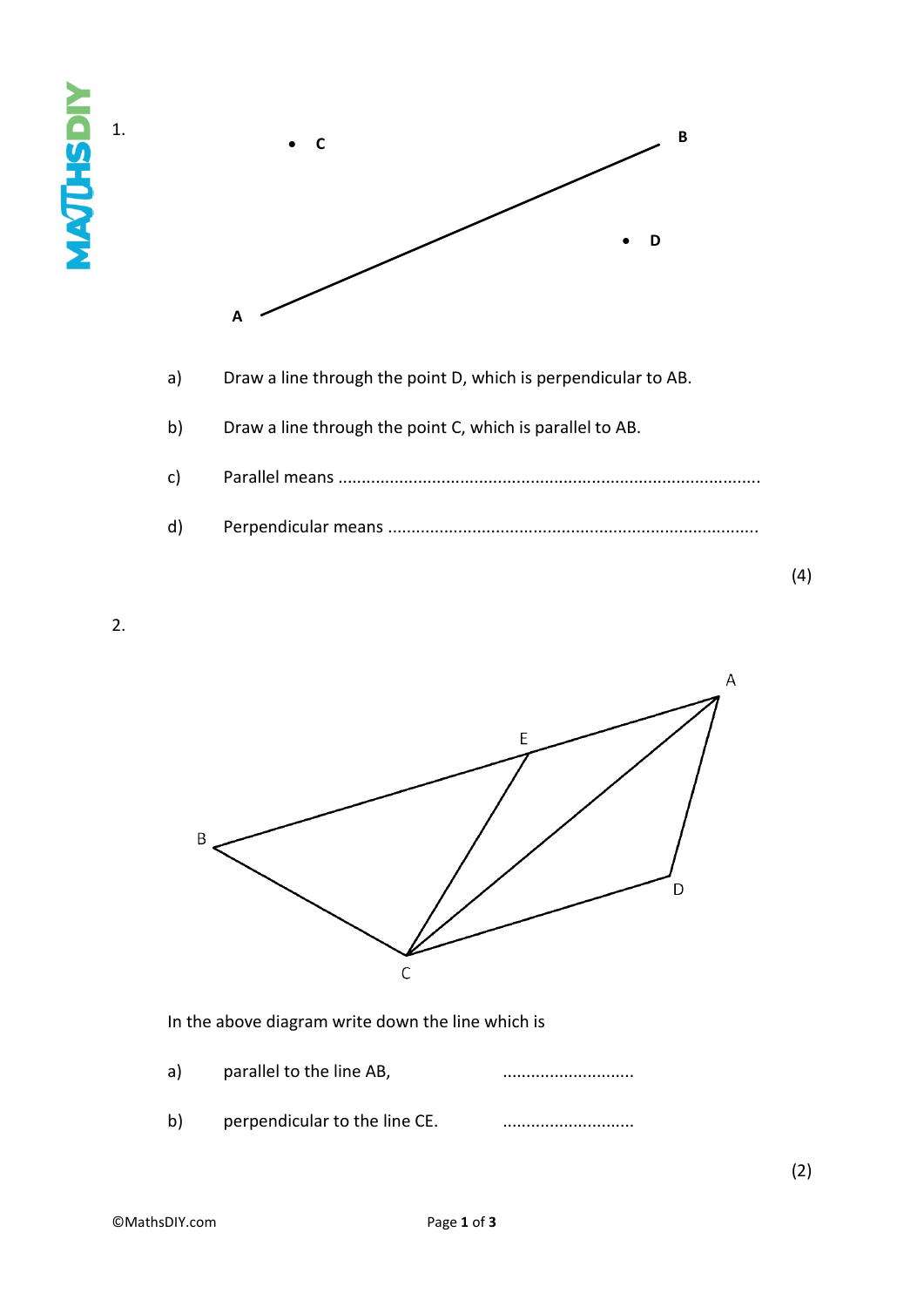



- a) Draw a line through the point R, which is parallel to the line QP.
- b) Draw a line through the point P, which is perpendicular to the line QP.

4.



## Using the above figure

- a) name the line which is parallel to DC, ....................................
- b) draw a line through A which is perpendicular to the line EC.